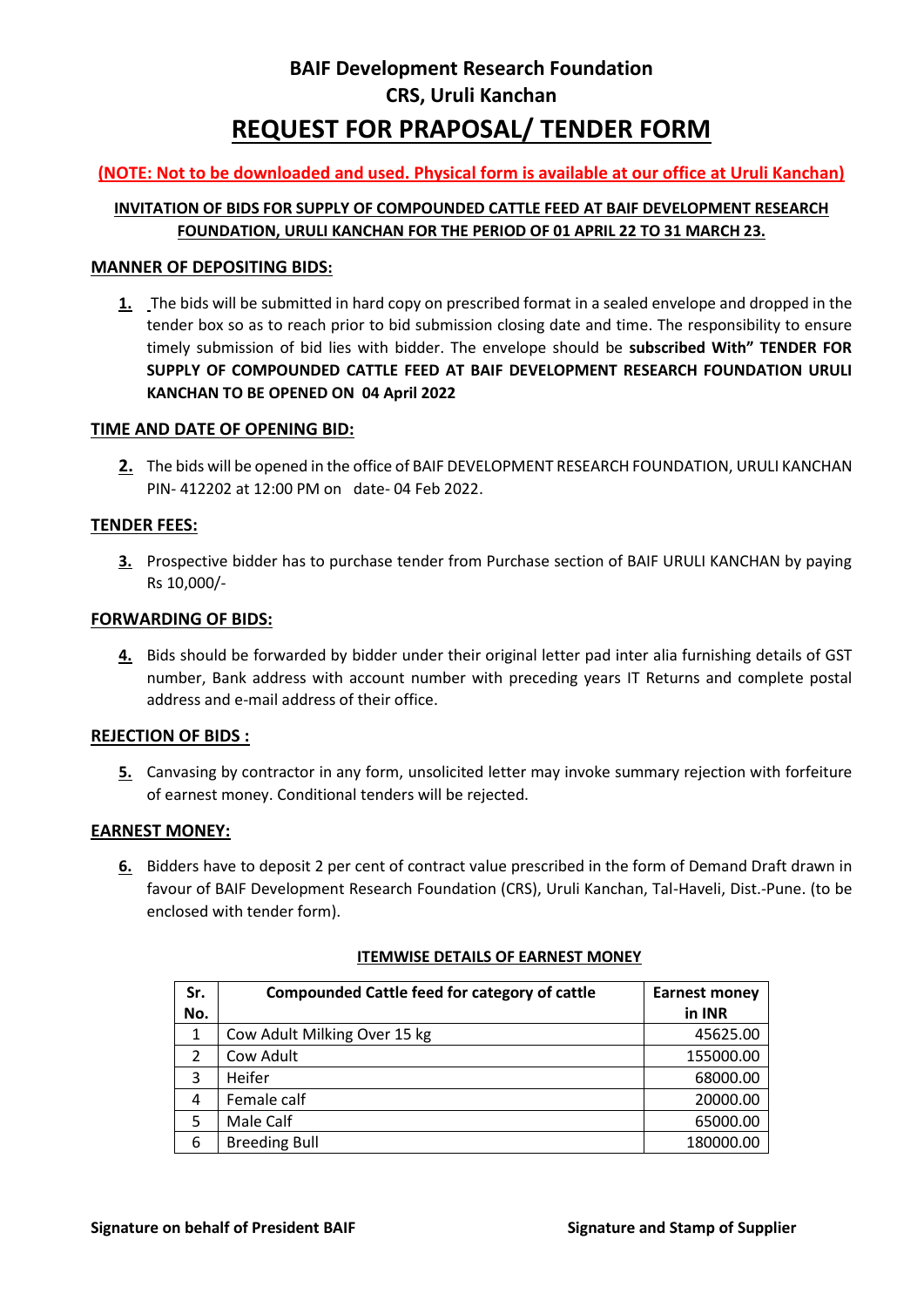# **7. Supply of Compounded Cattle Feed at BAIF Uruli Kanchan.**

| <b>SR No</b> | <b>Category of Cattle</b>              | <b>Quantity of feed to be</b> |
|--------------|----------------------------------------|-------------------------------|
|              |                                        | purchased in kgs              |
|              | Cow adult Milking above 15 lit per day | 45625                         |
|              | <b>Cow Adult</b>                       | 250025                        |
| 3            | <b>Heifer</b>                          | 132313                        |
| 4            | <b>Female Calf</b>                     | 32850                         |
|              | Male calf                              | 112238                        |
| 6            | <b>Breeding Bull</b>                   | 398586                        |

# **TECHNICAL DETAILS AND SPECIFICATIONS OF COMPOUNDED CATTLE FEED**

| <u>Sr.</u>              | <b>Items compounded cattle</b>    | <b>Moisture</b> | Crude           | Crude      | Crude                   | <b>Acid</b>   |
|-------------------------|-----------------------------------|-----------------|-----------------|------------|-------------------------|---------------|
| <u>No.</u>              | feed                              | <u>%</u>        | Fibre%          | Protein%   | Fat %                   | Insoluble ash |
| $\overline{\mathbf{1}}$ | <b>Cow Adult Milking Above 25</b> | 10              | 10              | 22         | $\overline{\mathbf{3}}$ | 3.5           |
|                         | litres per day                    |                 |                 |            |                         |               |
|                         |                                   |                 |                 |            |                         |               |
| $\overline{2}$          | <b>Cow Adult</b>                  | 10              | 10              | <u>19</u>  | 2.5                     | 3.5           |
|                         |                                   |                 |                 |            |                         |               |
| $\overline{\mathbf{3}}$ | <b>Heifer</b>                     | 10              | 11              | <u> 16</u> | 2.5                     | 4.0           |
| $\overline{4}$          | <b>Female calf</b>                | 10              | 6               | 24         | 20                      | 3.5           |
| $\overline{5}$          | Male calf                         | 10              | $6\overline{6}$ | 24         | 2.0                     | 3.5           |
| 6                       | <b>Breeding Bull</b>              | 10              | 11              | 15         | 4.0                     | 3.0           |

- 8. I/We agree to take samples of the items in my presence and it will be tested in BAIF NUTRITION LAB. I/We agree to make penal deductions in case of feed supplied below specifications as per following formula.
- **9.** Total rate will be divided by total moisture % and accordingly it will be deducted for every rise in moisture.
- **10.** Total rate will be divided by total crude fibre % and accordingly it will be deducted for every rise in crude fibre.
- **11.** Total rate will be divided by total crude protein % and accordingly it will be deducted for every decrease in crude protein.
- **12.** Total rate will be divided by total crude fat % and accordingly it will be deducted for every decrease in crude fat (Ether Extract).
- 13. In the event of any dispute regarding quality and quantity or delay in supply/we agree to abide by decision of the Competent authority of BAIF Development Research Foundation CRS, Uruli Kanchan.
- **14.** It is clearly understood to me/us that the specifications referred to in the contact shall be interpreted as the minimum standard of quality of supply which shall be accepted and the articles provided shall be the best available.
- **15.** Delivery of item will be made in transport arranged by me/us.
- **16.** Payment will be made monthly on presentation of bills to purchase section of BAIF Uruli Kanchan
- **17.** Tenders submitted must hold good up to and including 10 April 2022. If the tender be withdrawn, amended the earnest money will be forfeited
- **18.** The security deposit will be 10% of value of each item.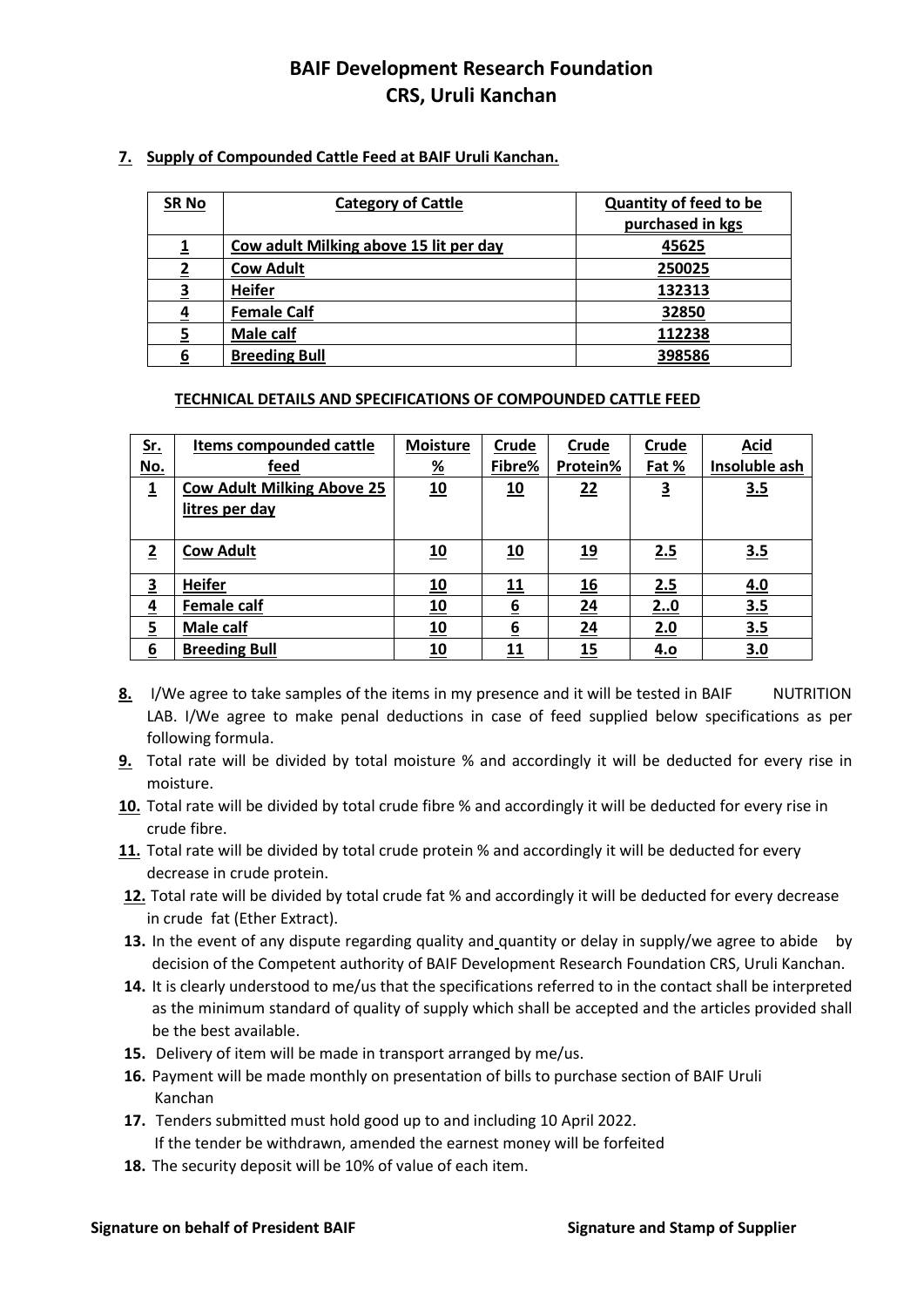- **19.** I/ We agree to pay laboratory charges for feed analysis at BAIF Nutrition lab
- **20.** I/ We agree and understand drawl of contracted compound Quantity of Subjected cattle feed may vary from 0% to 100%.
- **21.** The contract shall come into effect on date of approval from competent authority of BAIF DEVELOPMENT AND RESEARCH FOUNDATION.

## **TERMINATION OF CONTRACT**:

**22** Buyer shall have right to terminate this contract in part or in full without assigning any reason. And without any compensation cost to the supplier.

## **TAXES AND DUTIES:**

**23.** The bidder must indicate separately the relevant tax and duties in respect of goods to be supplied. **Payment Terms:**

**24.** Payment will be made through RTGS/NEFT to supplier for which supplier should indicate bank details.

### **PAYEMENT**:

**25.** No advance payment(S) will be made. Payment will be made within 15 days from date of supply of goods on submission of ink signed copy of commercial invoice/sellers bill, inspection note, copy of purchase order.

### **RISK AND EXPENCE CLAUSE**:

**26.** Should the stores or any instalment thereof not to be delivered within time or time specified in contract documents or defective delivery is made the buyer shall after granting the seller 30 days to cure the breach be at liberty without prejudice to the right to recover liquidated damages as a remedy for breach of contract to declare the contract as cancelled either wholly or to the extent of such default

### **TRANSPORTATION:**

**27.** The stores shall be delivered at specified site by arranging transport.

### **QUALITY ASSURANCE:**

**28.** Seller would ensure contracted goods will be of latest manufacture and as per specification prescribed in tender document.

### **INSPECTION AUTHORITY:**

- **29.** The inspection will be carried out by contract operating officer nominated by Competent authority of BAIF.
- **30.** No claim for enhancement in rates under this contract will be entertained.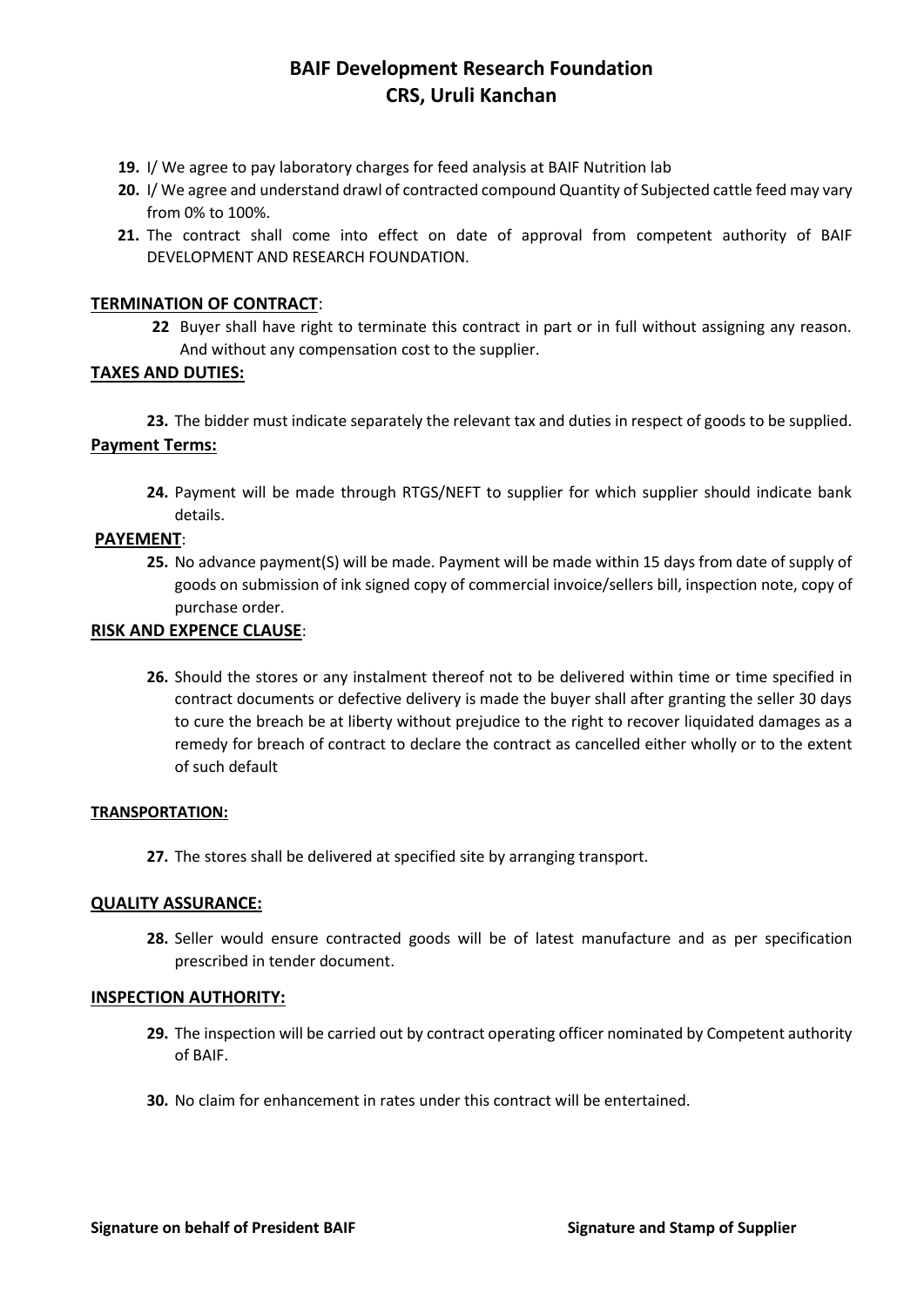# **Evaluation Criteria:**

**31.** Only those bids will be evaluated which are found to be fulfilling all eligibility criteria, qualifying requirement of contract deed both technically and commercially. The bidders are required to quote basic rates and applicable taxes separately. Lowest bidder will be decided on basic rate only.

| Sr. No.        | <b>Item</b>                     | Quantity<br>in<br>K.g | <b>Basic rate</b><br>Rs per K.g<br><u>in</u><br>figures(A) | Goods and<br>service Tax<br>amount in<br>INR(B) | <b>Total</b><br>amount<br>In INR<br>$(A+B)$ | <b>Total amount in</b><br>words in INR |
|----------------|---------------------------------|-----------------------|------------------------------------------------------------|-------------------------------------------------|---------------------------------------------|----------------------------------------|
| $\mathbf{1}$   | Cow Adult Milking<br>Over 15 kg | 45625                 |                                                            |                                                 |                                             |                                        |
| $\overline{2}$ | Cow Adult                       | 250025                |                                                            |                                                 |                                             |                                        |
| 3              | Heifer                          | 132313                |                                                            |                                                 |                                             |                                        |
| 4              | Female calf                     | 32850                 |                                                            |                                                 |                                             |                                        |
| 5              | Male Calf                       | 112238                |                                                            |                                                 |                                             |                                        |
| 6              | <b>Breeding Bull</b>            | 398586                |                                                            |                                                 |                                             |                                        |

## **BID SHEET**